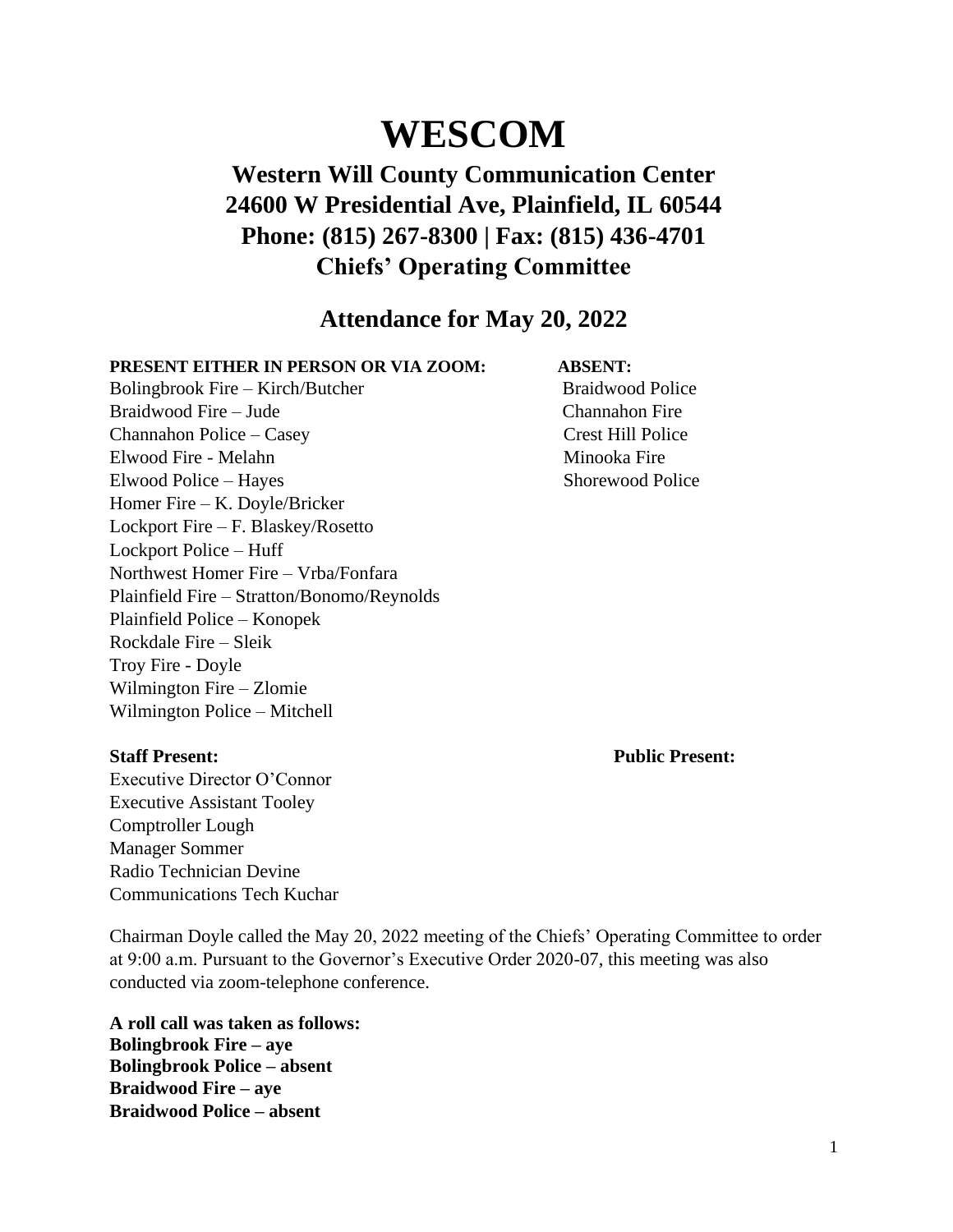**Channahon Fire – absent Channahon Police – aye Crest Hill Police – absent Elwood Fire – aye Elwood Police – aye Homer Fire – aye Lockport Fire – aye Lockport Police – aye Minooka Fire – absent Northwest Homer Fire – aye Plainfield Fire – aye Plainfield Police – aye Rockdale Fire – aye Shorewood Police – absent Troy Fire – aye Wilmington Fire – aye Wilmington Police – aye**

### **Quorum established.**

Matters of the public – none

**A motion was made by Chief Zlomie, Wilmington Fire to approve the Consent Agenda as presented, seconded by Chief Vrba, Northwest Homer Fire.**

**A roll call vote was taken as follows: Bolingbrook Fire – aye Bolingbrook Police – absent Braidwood Fire – aye Braidwood Police – absent Channahon Fire – absent Channahon Police – aye Crest Hill Police – absent Elwood Fire – aye Elwood Police – aye Homer Fire – aye Lockport Fire – aye Lockport Police – aye Minooka Fire – absent Northwest Homer Fire – aye Plainfield Fire – aye Plainfield Police – aye Rockdale Fire – aye Shorewood Police – absent Troy Fire – aye**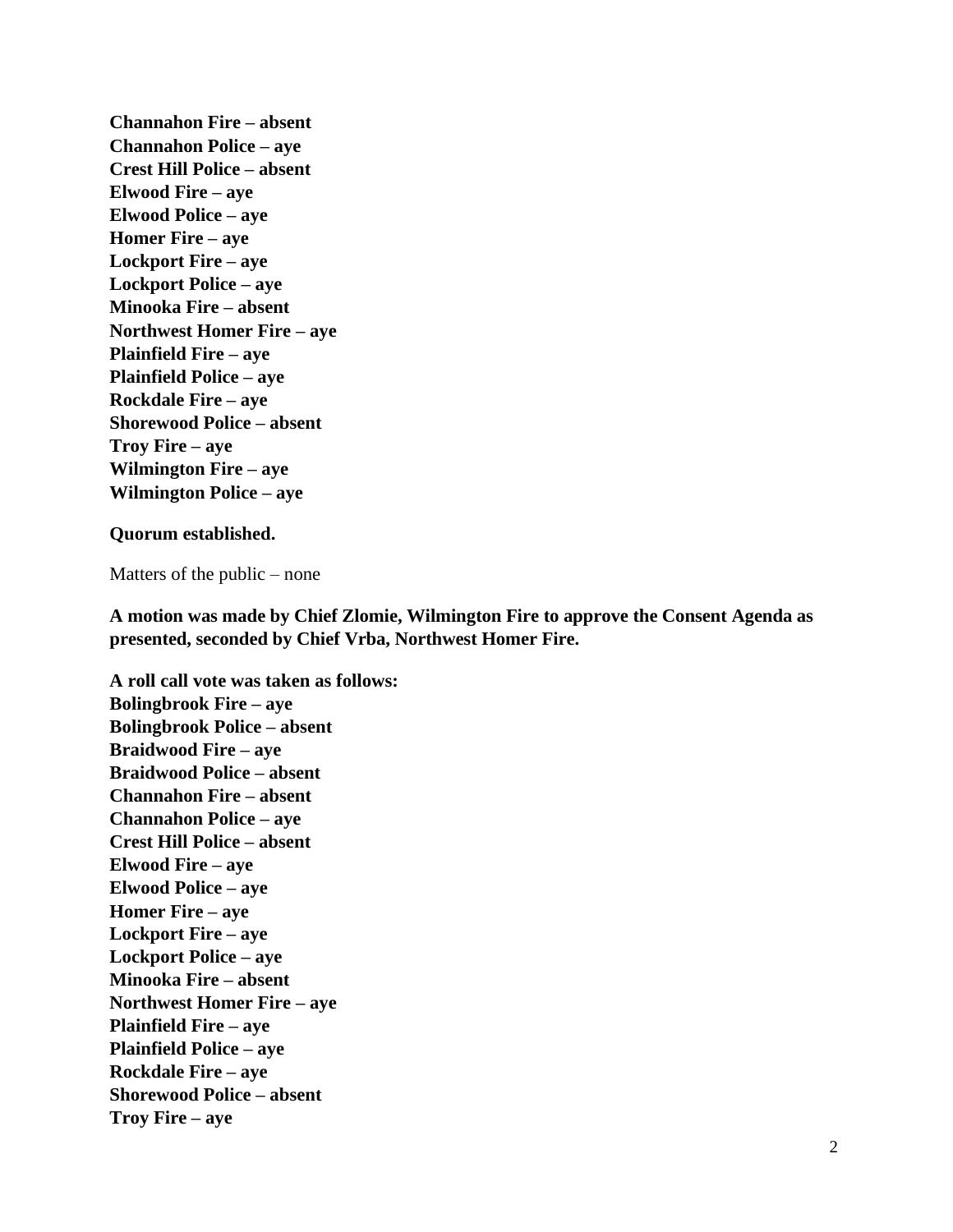# **Wilmington Fire – aye Wilmington Police – aye**

# **Motion passed.**

Staff Reports -

Executive Director O'Connor: Four in training, two on the fire side and two in classroom. Reminder to notify WESCOM for any open houses/national night outs/large events so that we can make arrangements to assist.

Manager Sommer: Telestaff schedule program is now in the testing stage. June 28<sup>th</sup> is our cutoff from our old program.

Old Business - Phase 5 Emergency Declarations still in effect.

New Business – HVAC maintenance contract renewal.

**A motion was made by Chief Hayes, Elwood Police to authorize the Executive Director to execute a maintenance agreement renewal with Helm Service for the HVAC systems at WESCOM and multiple tower sites in the amount of \$13,953.21 seconded by Chief Stratton, Plainfield Fire.**

**A roll call vote was taken as follows: Bolingbrook Fire – aye Bolingbrook Police – absent Braidwood Fire – aye Braidwood Police – absent Channahon Fire – absent Channahon Police – aye Crest Hill Police – absent Elwood Fire – aye Elwood Police – aye Homer Fire – aye Lockport Fire – aye Lockport Police – aye Minooka Fire – absent Northwest Homer Fire – aye**